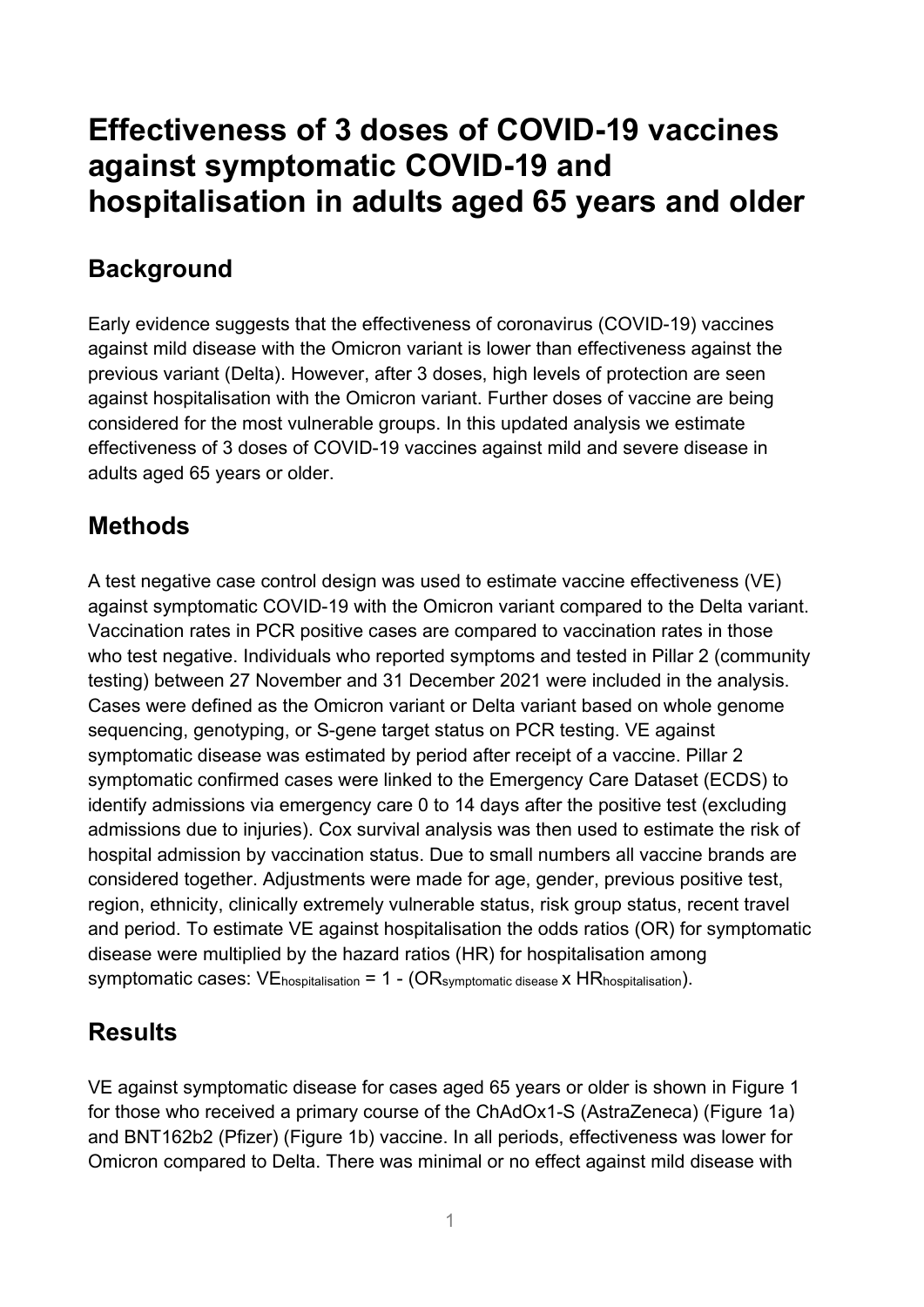the Omicron variant from 20 weeks after the second dose of either a ChAdOx1-S or BNT162b2 primary course. Among those who had received 2 doses of ChAdOx1-S, at 2 to 4 weeks after a booster dose (either BNT162b2 or mRNA-1273 (Moderna)), VE ranged from around 62% to 65%, dropping to 48% and 56% at 5-9 weeks for the BNT162b2 and mRNA-1273 booster, respectively. For the BNT162b2 booster, VE dropped further to 32% at 10+ weeks. Among those who had received 2 doses of BNT162b2 followed by a BNT162b2 booster, VE was 65% at 2 to 4 weeks post the booster, dropping to 49% at 5 to 9 weeks and 31% at 10+ weeks. For those who had received 2 doses of BNT162b2 followed by a mRNA-1273 booster, VE was 70% at 2 to 4 weeks post the booster, dropping to 57% at 5 to 9 weeks.

There were 98 hospitalisations after 3 doses included in the analysis. Results for hospitalisations for cases aged 65 years or older are shown in Table 1. At 2 to 9 weeks post the third dose, receiving 3 doses of a vaccine was associated with an 89% reduced risk of hospitalisation among symptomatic cases with the Omicron variant. This dropped slightly but remained high at an 85% reduced risk of hospitalisation at 10+ weeks post receipt the third dose. This dropped slightly but remained high at an 85% reduced risk of hospitalisation at 10+ weeks post receipt of the third dose. When combined with VE against symptomatic disease this was equivalent to VE against hospitalisation of 94% 2 to 9 weeks after the booster dose and 89% at 10 weeks post the booster dose in those aged 65 years or older.

These estimates suggest that VE against symptomatic disease with the Omicron variant is significantly lower than compared to the Delta variant and wanes rapidly in those aged 65 years or older. Nevertheless, protection against hospitalisation is much greater than that against symptomatic disease, in particular after a booster dose, where estimated VE against hospitalisation is around 90 to 95%.

These results should be interpreted with caution due to the low numbers and the possible biases related to differences in vaccine coverage and exposure to Omicron in different population groups.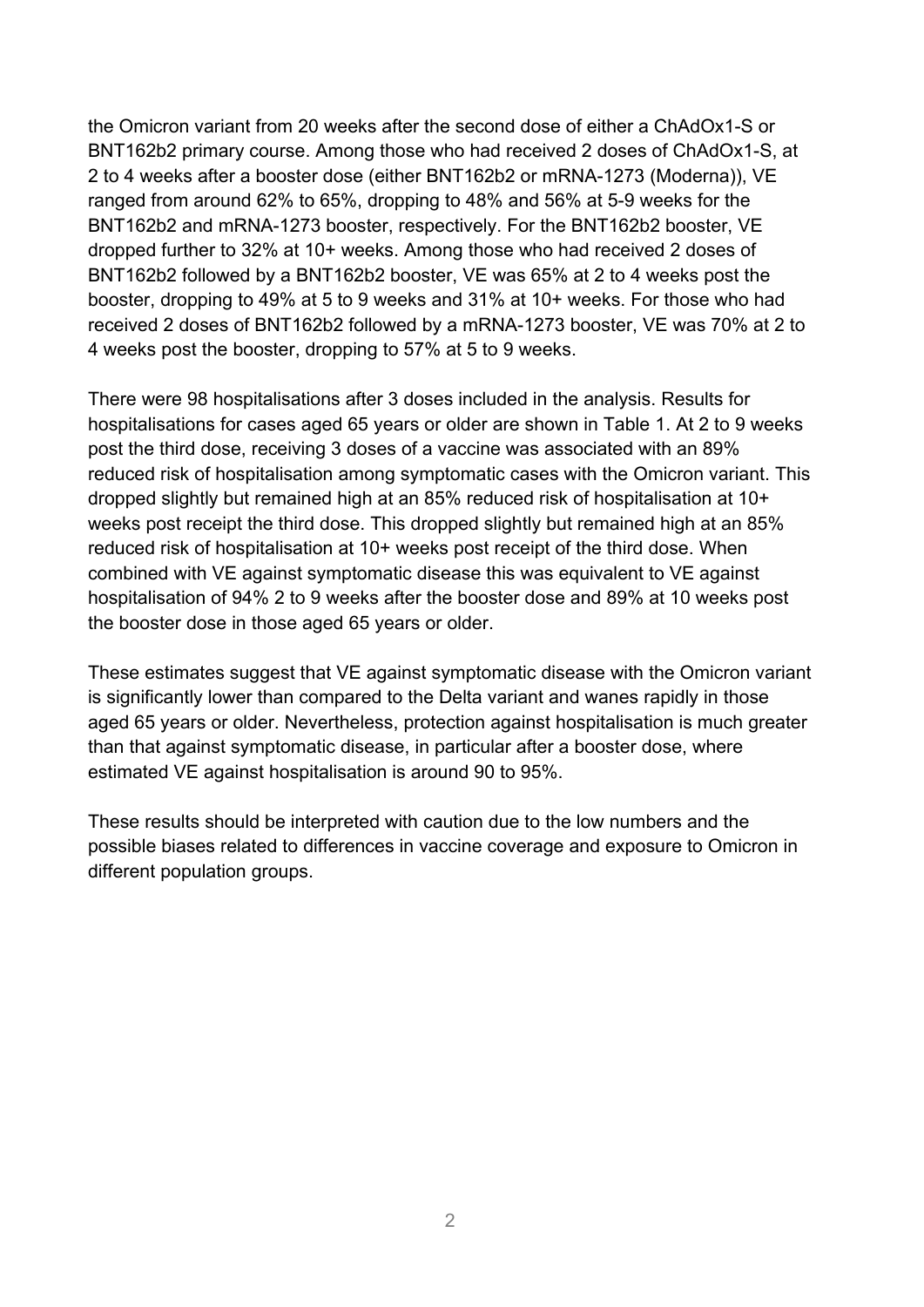**Figure 1.** Vaccine effectiveness for those aged 65 years or older against symptomatic diseases by period after dose 2 and a booster dose for Delta (black squares) and Omicron (grey circles) for (a) recipients of 2 doses of ChAdOx1-S (AstraZeneca) vaccine as the primary course and BNT162b2 (Pfizer) or mRNA-1273 (Moderna) as a booster; (b) recipients of 2 doses of BNT162b2 (Pfizer) vaccine as the primary course and BNT162b2 (Pfizer) or mRNA-1273 (Moderna) as a booster.